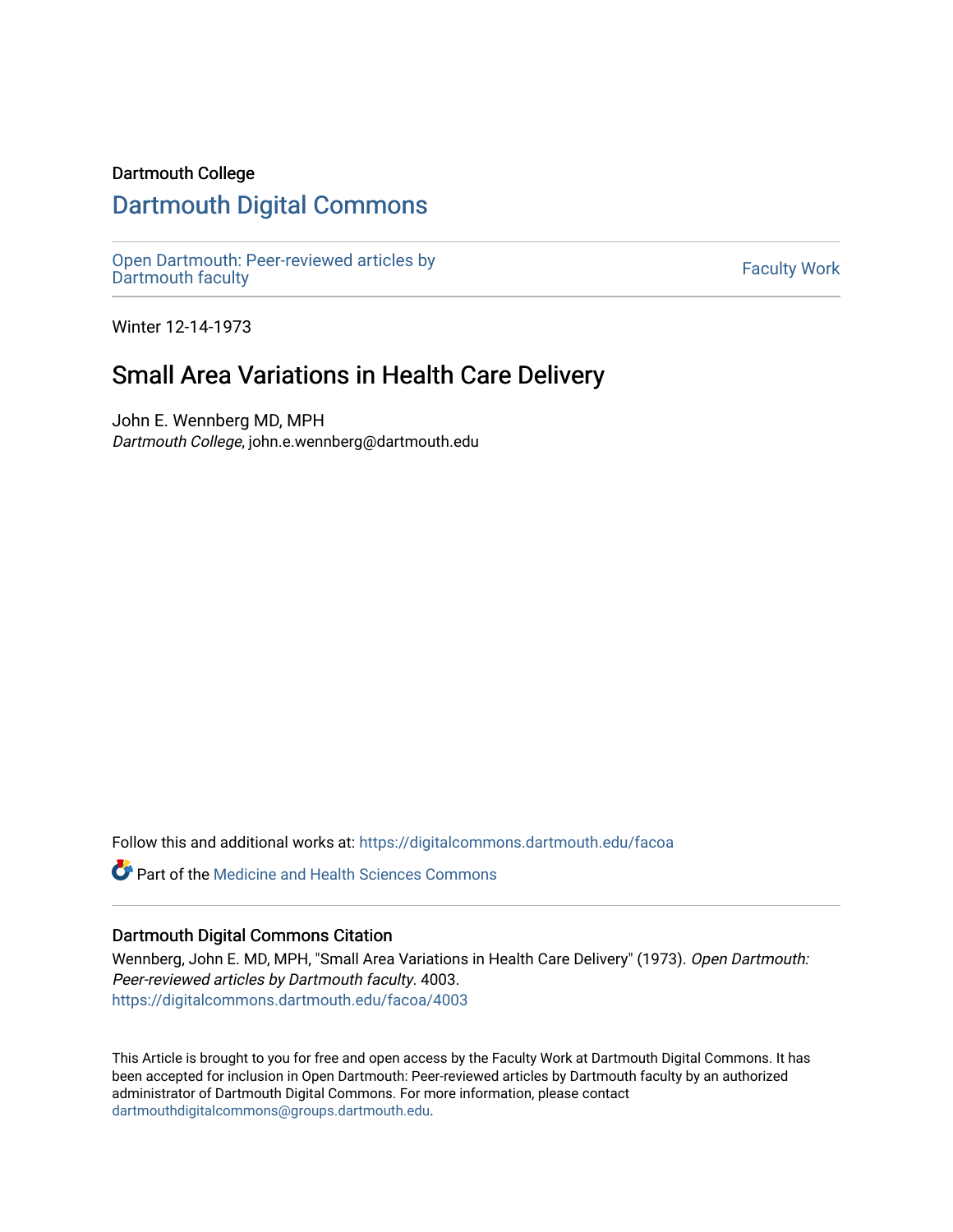**International Communistics** 



# **Small Area Variations in Health Care Delivery**

John Wennberg and Alan Gittelsohn

. *Copyright©* <sup>1973</sup> *by the American Association for the Advancement of Science*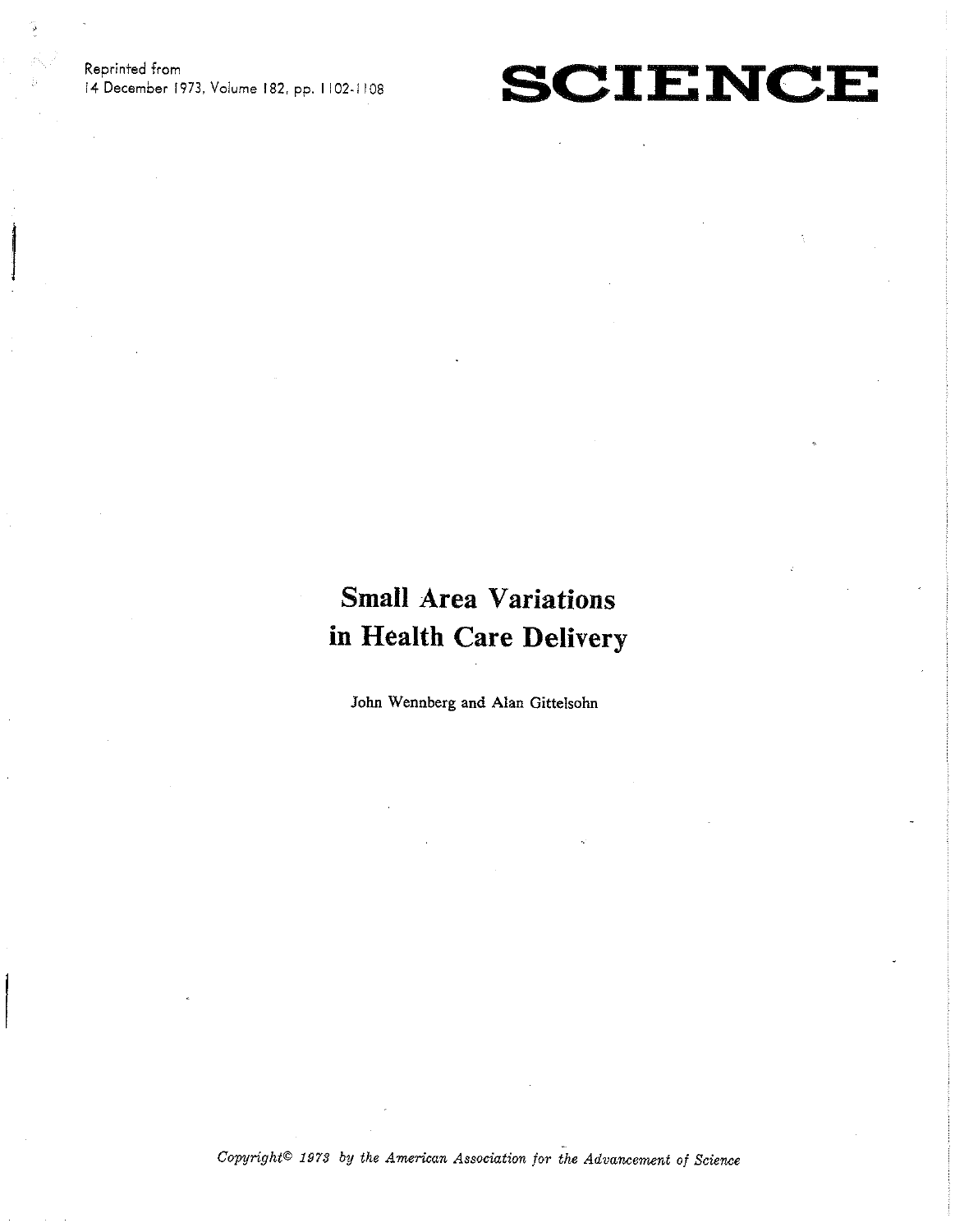# Small Area Variations in Health Care Delivery

A population-based health information system can guide planning and regulatory decision-making.

John Wennberg and Alan Gittelsohn

Recent legislation has extended planning and regulatory authority in the health field in a number of important areas. The 1972 amendments to the Social Security Act provide authority for regulating the construction of facilities and establish Professional Standard Review Organizations (PSRO's), which are accountable for setting standards and evaluating professional performance. Phase 3 of the Wage and Stabilization Act of 1970 and state insurance commissions provide authority for regulating dollar flow by controlling the price of services and the price of insurance.

Taken together, this legislation influences major factors determining how a specific health care organization performs-the expenditures it can incur, the facilities and manpower it can use, and the kind and amount of services it produces. While the immediate effects of these decisions are on an institution, there are important questions concerning their effects on the communities that receive the services: How much in the way of resources, money, manpower, and facilities is expended for the residents of the community? What cases are treated and what types of therapy employed? How do decisions made by the public sector change the situation? Answers to these questions depend on statistics that describe, on a per capita basis. the input of resources, and the production of services, and the effect of these on health status. If this information were available for the different communities of a region or state, it would be possible to appraise the

impact of regulatory decisions on the equality of distribution of resources and dollars and the effectiveness of medical care services.

For technical and organizational reasons, documentation of the health care experience of populations has been restricted to large political jurisdictions such as counties. states, or nations. Studies at this level of aggregation have used indicators that support direct comparisons among areas. Relationships between the supply of manpower. facilities. and expenditures and the population on whose behalf these resources are expended are expressed as direct input rates-for example, the number of physicians or beds per thou~ sand persons or per capita expenditures. The quantity of services produced or the kinds of cases treated are commonly expressed as "utilization rates." Examples of hospital utilization statistics include the number of days the residents of an area spend in hospital (called "patient days"), number of surgical procedures. and number of cases of a given diagnosis admittedall expressed in terms of events per thousand persons at risk. These rates are commonly calculated on an annual basis and, for utilization, are often "age-adjusted" so as to remove the effect of age as an explanation of difference between regions.

With these indicators. a number of studies have shown population-based differences in use of health manpower and facilities and delivery of health services that are difficult to attribute to differences in illness rates. In Canada. hospital utilization rates tend to be as much as 50 percent higher than rates in the United States. Variations among states are large. Medicare expenditures per enrollee in 1970 were

twice as high in California as in Arkansas. The number of physicians per thousand persons has been up to three times higher in some states than in others. International comparisons and studies of regions within states show that there are large differences in the rate of delivery of specific surgical procedures (1).

In 1969, there was implemented in the state of Vermont a data system that monitors aspects of health care delivery in each of the 251 towns of the state. When the population of the state is grouped into 13 geographically distinct hospital catchment, or service, areas, variations in health care are often more apparent than they are when the population is divided into fewer, larger areas. Population rates can be used to make direct statistical comparisons between each of the 13 hospital service areas. Since the medical care in each area is delivered predominantly by local physicians, variations tend to reflect differences in the way particular individuals and groups practice inequente. The specificity of the information in Vermont's data system makes it possible to appraise the impact that decisions controlling facility construction, price of insurance, and the unit price of service have on the equality of distribution of facilities and dollars in a given population.

Our article examines the extent to which bed and manpower use, expenditures, and utilization vary among hospital service areas in Vermont. Variations in utilization appear to indicate that the effectiveness of a given level of delivery of service is uncertain. Ob~ served variations in expenditure are evaluated in terms of lateral transfer of income among areas; these variations occur because in some areas the average price of insurance *is* consistently higher than the average per capita reimbursement. Past decisions of the Price Commission and the state Hill~ Burton agency are reviewed. Evidence is presented that their decisions. based on institutional rather than population data. have served to increase rather than decrease inequalities among areas.

#### Concepts and Measures

Vermont, with a population in 1970 of 444,000, is largely rural; less than a third of its population lives in towns and villages of over 2500 persons. The state is organized administratively into

Dr. Wennberg is senior associate. Harvard Center for Community Health and Medical Care. 634 Huntington Avenue, Boston, Mas~ sachusetts 02115. Dr. Gittelsohn is professor of biostatistics. Department of Biostatistics, Johns Hopkins University. Baltimore. Maryland 21205.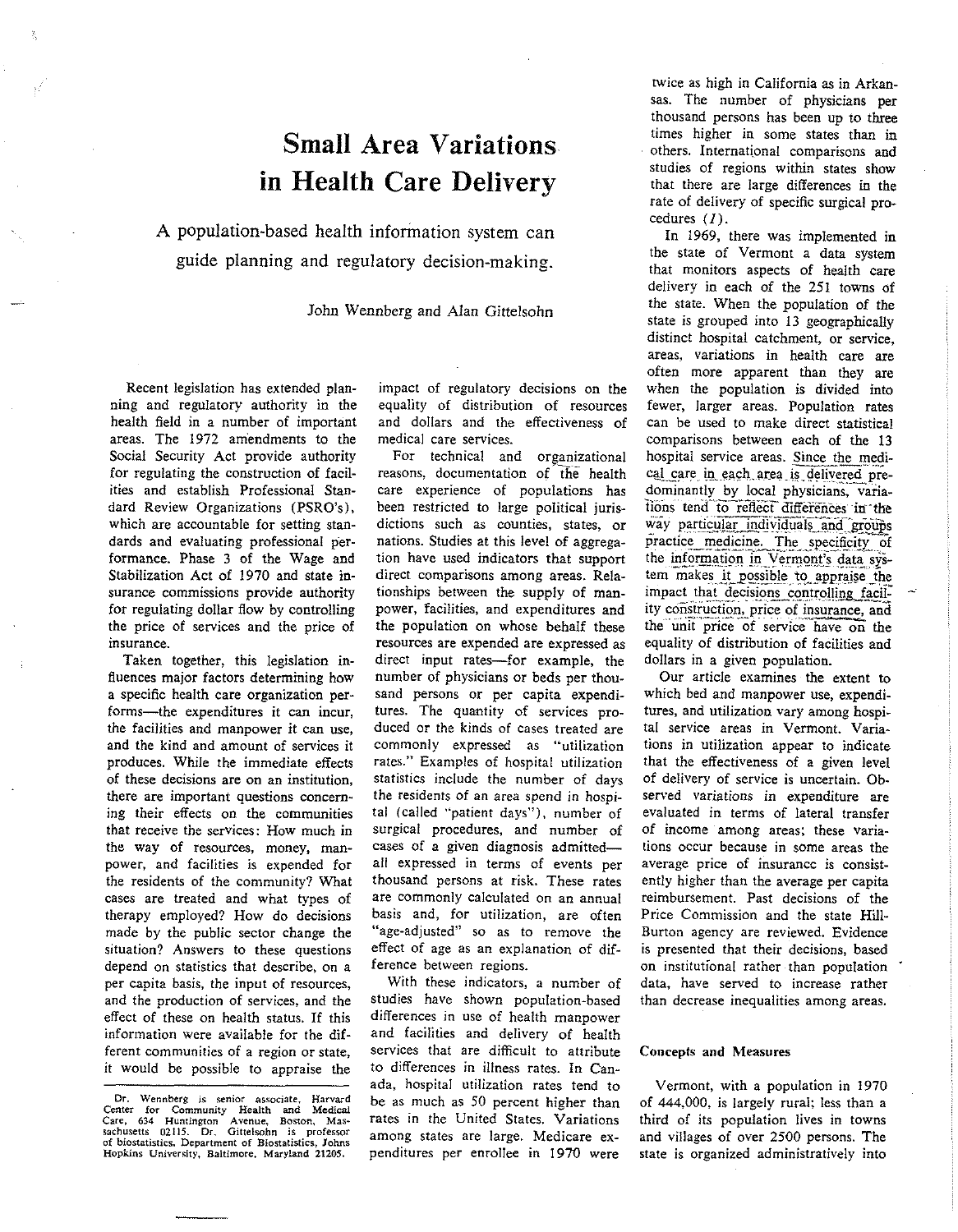251 towns, averaging 37 square miles  $(1)$  square mile = 2.59 square kilometers) in area and ranging in population from 10 to 35,000 persons, with a median of 825. Relevant health data on these populations have been assembled from sources of data and pub~ lished reports in order to develop files on hospital discharges, nursing home admissions, Medicare reimbursements, health manpower, facilities, expenditures, and mortality (2). Several special surveys were necessary to complete data sets. At least the following data on each patient are available: age, sex, residence, length of stay in the hospital, diagnoses, procedures, and referring and attending physician and surgeon. In this article, data describing the use of medical services are based on 1969 abstracts, hospital and nursing home discharges, and home health agency encounters--except for (i) Medicare Part B, which is an estimate for 1972 based on all billings processed by the third-party carrier during January and February 1972, and (ii) a 1963 patient origin study by the Vermont State Health Department that we used to estimate 1963 hospital expenditure rates. We believe that, for each set of data used in this article, the information includes nearly the total medical care experience of the populations under study.

To study particular health care systems, we have grouped towns into hospital service areas surrounding the hospital used most frequently by the town (Table I and Fig. 1). Residents of towns located near a hospital show a high percentage of use of the local facility. In the smaller, more rural towns located between hospitals, use tends to be divided. Service areas were set up to maintain geographic continuity  $(3)$ . Three areas contain two hospitals in the same community, while the remainder contain a single facility. Three areas with populations under 5000 have been excluded, leaving 13 available for analysis. Twelve of the 13 areas are served primarily by community hospitals, varying in bed size from 32 to 207. Area 12 contains a 100-bed community hospital and a 587-bed teaching hospital, which serves both as a community hospital and as the principal referral hospital for most of the state. A university hospital in New Hampshire is the principal referral hospital for three service areas located in the eastern portion of Vermont.



Fig. I. Map of Vermont showing minor civil divisions, the Vermont town (lighter line). Darker line shows boundaries of hospital service areas. Circles represent hospitals. Areas without circles are served principally by hospitals in New Hampshire.

Measures of health care delivery include age-adjusted utilization rates and indices of manpoWer, facilities, and expenditures. Estimates of manpower and facility use in a geographically defined population present technical and conceptual difficulties. Patient mobility, regionalization of specialized

services, and the absence of residential qualifications for admission to facilities contribute to these difficulties. While the number of hospital beds physically situated -in an area provides a rough index of supply, it does not account for hospitalization of residents outside the area or for local use by nonresidents. We have estimated the rate of input of hospital beds based on total hospital utilization by the population of each service area. Estimates are made by allocating facilities to each service area of the state in proportion to the use of these facilities by residents. For example, if 10 percent of a hospital's admissions originate in a given service area, 10 percent of its beds are assigned to that area. The sum of all hospitals' contributions to the service area provides a measure of total input of beds to that service area  $(4)$ . In effect, the procedure assigns an average cost and unit of effort to each admission (3, 4).

A similar allocation approach has been used to develop estimates of nursing horne beds, hospital expenditures, medical manpower, and non~ physician hospital staff. For each physician acting as attending physician or surgeon in a hospital, one full-time equivalent (FTE) physician was allocated to the area, in proportion to the distribution of his patients' residences. The sums within speciality classes and overall physicians for a given service area have been used as estimates of physician labor input. Active physicians in the state who did not use hospitals (fewer than 10 percent) were assigned

Table 1. Admissions, by area of residence, and admissions to hospital in area, by residential status, Vermont, 1969.

| Hospital<br>service<br>area | Popula-<br>tion | Admissions, by area<br>of residence |               |                  |                     | Admissions to<br>hospital in area |                |                |
|-----------------------------|-----------------|-------------------------------------|---------------|------------------|---------------------|-----------------------------------|----------------|----------------|
|                             |                 | Num-<br>ber                         | Hospital      |                  |                     |                                   |                | Non-           |
|                             |                 |                                     | Local<br>( %) | Referral<br>( %) | Other<br>(%)        | Num-<br>ber                       | Resi-<br>dents | resi-<br>dents |
| 1                           | 12,301          | 2,669                               | 81            | 12               | 7                   | 2,526                             | 85             | 15             |
| 2                           | 18,762          | 2,798                               | 85            | 13               | $\overline{2}$      | 2.910                             | 82             | 18             |
| 3                           | 7.960           | 1.271                               | 72            | 11               | 17                  | 1,658                             | 55             | 45             |
| 4                           | 18,057          | 3,060                               | 86            | 7                | 7                   | 3,735                             | 71             | 29             |
| 5                           | 31,187          | 4,469                               | 85            | 6                | 9                   | 5,171                             | 74             | 26             |
| 6                           | 32,886          | 5,637                               | 82            | 16               | 2                   | 5,550                             | 83             | 17             |
| 7                           | 12,175          | 2,595                               | 76            | 18               | 6                   | 2,703                             | 73             | 27             |
| 8                           | 20,170          | 3,676                               | 86            | 10               | $\overline{4}$<br>ر | 3,538                             | 89             | 11             |
| 9                           | 20,624          | 3,454                               | 75            | 14               | 11                  | 3,235                             | 80             | 20             |
| 10                          | 53,389          | 8,553                               | 86            | 10               | 4                   | 8,515                             | 87             | 13             |
| 11                          | 53,002          | 8,544                               | 82            | 14               | 4                   | 7.713                             | 91             | 9              |
| 12                          | 109,750         | 17,423                              | 95*           |                  | 5                   | 24,400                            | 67             | 33             |
| 13                          | 13,200          | 1,760                               | 63            | 31               | 5                   | 1,862                             | 60             | 40             |

\* Includes referral hospital, which was located within the service area.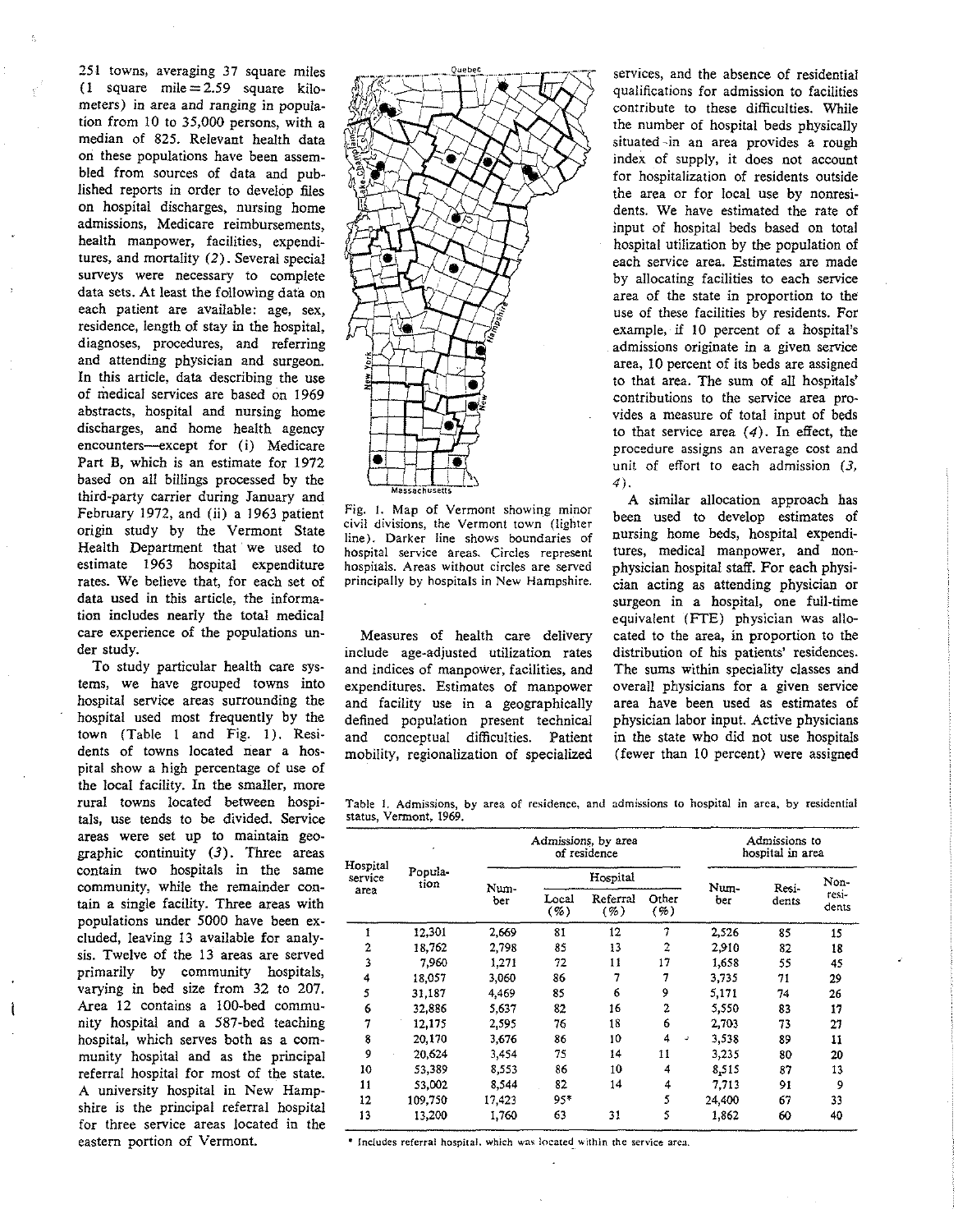**Table** 2. **Variation** in **utilization, facilities, manpower,** and **expenditure rates among** 13 **hospital service areas, Vermont, 1969.**

| Resource input and<br>utilization indicators | Lowest<br>two<br>areas                     |                                | Entire<br>state | Highest<br>two<br>areas |      |
|----------------------------------------------|--------------------------------------------|--------------------------------|-----------------|-------------------------|------|
| Utilization rates per 1000 persons           |                                            |                                |                 |                         |      |
| Hospital days                                | 1015                                       | 1027                           | 1250            | 1380                    | 1495 |
| Hospital discharges                          | 122                                        | 124                            | 144             | 195                     | 197  |
| All surgical procedures                      | 36                                         | 49                             | 55              | 61                      | 69   |
| Respiratory disease                          | 10                                         | 13                             | 16              | 29                      | 36   |
| Genitourinary disease                        | 8                                          | 9                              | 12              | 15                      | 18   |
| Circulatory disease                          | 12                                         | 13                             | 17              | 22                      | 25   |
| Digestive disease                            | 15                                         | 16                             | 19              | 24                      | 26   |
| Nursing home admissions, age 65 and over     | 14                                         | 22                             | 52              | 81                      | 81   |
| Beds per 10,000 persons                      |                                            |                                |                 |                         |      |
| Hospitals                                    | 34                                         | 36                             | 42              | 51                      | 59   |
| Nursing homes                                | 9                                          | 26                             | 42              | 62                      | 65   |
| Personnel per 10,000 persons                 |                                            |                                |                 |                         |      |
| Hospital                                     | 68                                         | 76                             | 100             | 119.                    | 128  |
| Nursing home                                 | 8                                          | 23                             | 32              | 51                      | 52   |
| FTE physicians per 10,000 persons            | 7,9                                        | 8.4                            | 10.3            | 11.9                    | 12.4 |
| General practice                             | 1.5                                        | 1.7                            | 2.5             | 3.8                     | 4,4  |
| Internal medicine                            | و.                                         |                                | 1.6             | 1.7                     | 2.6  |
| Pediatrics                                   | $\begin{array}{c} 1 \\ 1 \\ 7 \end{array}$ |                                | $\cdot$ 7       | 1.1                     | 1.2  |
| Obstetrics                                   |                                            |                                | .7              | 1.0                     | 1.1  |
| General surgery                              |                                            | $\frac{1}{2}$<br>$\frac{2}{9}$ | 1.1             | 1.5                     | 1.7  |
| Expenditures per capita (\$)                 |                                            |                                |                 |                         |      |
| Hospitals                                    | 58                                         | 63.                            | 89              | 92                      | 120  |
| Nursing homes                                | 5                                          | 13                             | 17              | 25                      | 26   |
| Medicare Part B, age 65 and over (1972)      | 54                                         | 84                             | 127             | 147                     | 162  |

**to the hospital service area in which their practices were located. Estimates of expenditures for hospitals and** nurs~ **ing homes by each hospital service area were based on allocations of total** re~ **ported institutional expenditures,** ac~ **cording to frequency of admission of area residents. Medicare Part B** ex~ **penditures were obtained directly from reimbursement data on the unit record claims forms.**

#### **Variations among Service Areas**

Tables 2 and 3 present the ranges **of variation in expenditures, input of manpower and facilities, and prodUCtion of health services, measured by utilization, for the 13 hospital service areas of Vermont.**

*Variations in use of resources:* **We recorded variations in hospital bed rates and nonphysician manpower over the 13 service areas. The number of** beds per 10,000 persons ranged from 34 to 59, and the number of hospital personnel per 10,000 persons from 68 to 128. Nursing home beds varied from **9 to 65, nursing home employees from** 8 to 52. The input of physician effort ranged between 8 and 12 FTF physi**cians per 10,000 persons, with** individ~ **ual specialties having wider variations. The input of internists and general** sur~ **geons was more than twice in some areas what it was in others;** pediatri~ **cian and obstetrician effort was more than ten times greater in some areas than in others.**

*Variations in expenditures:* **The** esti~ **mated 1969 per capita expenditures for hospital** ~ervices **were more than twice as much in some areas as in others; for nursing some services, they were more than five times greater in one area than another. The range of reimbursements for Medicare Part B among Vermont communities is larger than that among the 50 states-and reimbursements can be up to twice as great in one state as in another.**

**Estimated Part B expenditures in 1972, primarily reflecting physician** services, ranged between \$54 and \$162 **per capita in the population over age 65. Greater variations are seen for specific types of Medicare serVices. Reimbursement for diagnostic** x~ray **services differed by 400 percent over service areas, electrocardiogram** reim~ bursements by 600 percent, and total laboratory services by 700 percent.

**Differences in expenditures among areas apparently are long-standing. Estimated expenditures for hospital** services in 1963 correlated .82 with 1969 rates (5). Both 1963 and 1969 **hospital expenditures were related to 1972 Medicare reimbursements** *(r=* .79 and .75, respectively). Of Medicare **reimbursements to physicians, 52** per~ **cent were for services delivered in** hos~ **pitals.**

*Variations in utilization:* **Hospital discharge rates for all causes, adjusted for age composition, varied from a low** of 122 to a high of 197 per 1000 per**sons. The Vermont rate of 144 was** similar to the rate for the New England region. Age-adjusted hospital patient days per 1000 persons ranged between 1015 and 1495. Nursing home admis**sions rates varied from 1.3 to 10.0 and were not significantly correlated with hospital admissions or expenditures.**

**The variations in use of hospitals for broad classes of diagnoses and in rate of performance of surgical proce·** dures is shown in Table 2. The annual **rate at which respiratory conditions were treated in hospitals showed marked differences among areas: the lowest rate was ten admissions per** 1000 persons, the highest 36. Defining **surgery as procedures (excluding** biop~ sies) generally requirin~ **anesthesia and performed in operating rooms, the total surgery rate varied between ·360 and** 689 per 10,000 persons over the 13 **service areas.**

The age-adjusted rates of nine fre**quently performed surgical procedures** are exhibited in Table 3. The rates **varied tremendously over** the 13 service **areas, the most striking example being tonsillectomy, which varied from a low** of 13 to a high of 151 cases per 10,000 persons. The neighbors of the highest **tonsillectomy area recorded rates of** 32, 35, 38, and 39. Primary appendectomy rates ranged from 10 to 32, with a state total of 18 per 10,000 persons. **Similar variations were observed in the** rate of removal of prostates, gall blad**ders, and uteri. For each of the pro· cedures, the differences in rates were statistically significant by** chi~square **tests.**

The per capita number of days spent **in a hospital, reflecting the combined effect of medical decisions about ad missions and about length of stay, also varied widely over the Vermont service** areas. Tonsillectomy days per 10,000 **persons, adjusted for age, varied from** 17 to a high of 314. Appendectomy **days ranged from 42 to 204,** prostatec~ tomy from 65 to 524, hysterectomy from 64 to 616, and mastectomy from 21 to 198.

#### **Evaluation of Variations**

**There are a number of indications that there is uncertainty concerning the value of a given level of health care**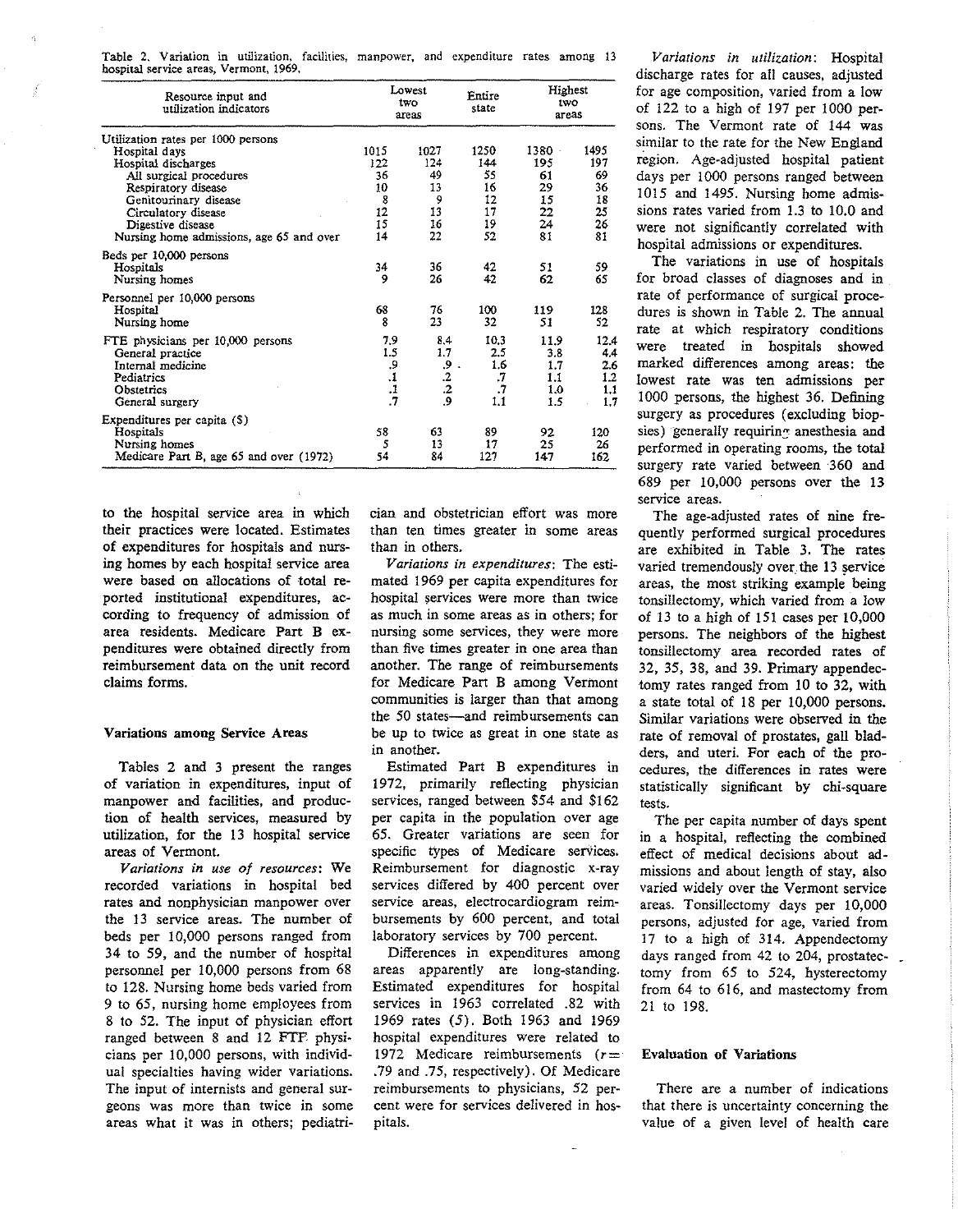delivery. This appears to apply to the aggregate of all services, as measured by expenditures, as well as to specific procedures. Expenditures for hospitalizations and for physician services under Medicare Part B show no significant correlation with age-adjusted mortality  $(r=.05$  and .01) and perinatal mortality  $(r=.08$  and .10). Hospitalization rates for specific admitting diagnoses and for surgical procedures are almost ten times greater in some hospital service areas as in others. Neither the medical literature nor our data provides substantial clues as to whether spending six times more for electrocardiograms or seven times more for laboratory services results in greater improvement in health for persons age 65 and over than does a lesser expenditure. Tonsillectomy\_provides.an.example of variability. Assuming that--agespecific rates remain stable, there is a 19 percent probability that a child living in Vermont will have his tonsils removed by age 20. The probability recorded in the highest service area is over 66 percent, as contrasted with probabilities ranging from 16 percent to 22 percent in the five neighboring communities. which are ostensibly similar in demographic characteristics. There are no data available that would allow us to relate these variations to the prevalence of tonsilitis, but it appears that the variations are more likely to be associated with differences in beliefs among physicians concerning the indications for, and efficacy of, the procedure.

 $\vert$ I

> Because of lack of data on the prevalence of disease in the Vermont communities, the relationship between health needs and input of physician services cannot be measured directly. However, since a general association exists between serious illness and age, the age structure of the population should be an indicator of the relative health needs of a community. The percentage of the population 65 years of age and varied among service areas from 8.9 to 13.4. Multiple regression analysis of the influence of community size, population structure, and income on supply of physicians shows that physicians concentrate their efforts in the more populous service areas and in those with higher per capita incomes. They tend to avoid areas with larger propor~ tions of persons age 65 and above. The multiple correlation between rate of physician input and population size, income, and age structure was  $r = .90$ ,

|                                       | Table 3. Variation in number of surgical pro-<br>cedures performed per 10,000 persons for the |
|---------------------------------------|-----------------------------------------------------------------------------------------------|
|                                       | 13 Vermont hospital service areas and com-                                                    |
|                                       | parison populations, Vermont, 1969. (Rates                                                    |
| adjusted to Vermont age composition.) |                                                                                               |

| Surgical<br>procedure                                                    | Low-<br>est<br>two<br>areas |                | En-<br>tire<br>state | High-<br>est<br>two<br>areas |                |
|--------------------------------------------------------------------------|-----------------------------|----------------|----------------------|------------------------------|----------------|
| Tonsillectomv                                                            | 13                          | 32             | 43                   | 85                           | 151            |
| Appendectomy                                                             | 10                          | 15             | 18                   | 27                           | 32             |
| Hemorrhoidectomy                                                         | 2                           | 4              | 6                    | 9                            | 10             |
| Males<br>Hernioplasty<br>Prostatectomy                                   | 29<br>11                    | 38<br>13       | 41<br>20             | 47<br>28                     | 48<br>38       |
| Females<br>Cholecystectomy<br>Hysterectomy<br>Mastectomy<br>Dilation and | 17<br>20<br>12              | 19<br>22<br>14 | 27<br>30<br>18       | 46<br>34<br>28               | 57<br>60<br>33 |
| curettage<br>Varicose veins                                              | 30<br>6                     | 42<br>7        | 55<br>12             | 108<br>24                    | 141<br>28      |

a result significant at the .001 level. The simple correlations were .51, .60, and - .64, respectively. Hospital service areas with small populations have proportionately more persons age 65 and over. These data suggest a poor correspondence between physician input and population need.

Factors intrinsic to the operation of the health care system appear to be responsible for variations in perform~ ance. The results of most medical encounters are primarily dependent on medical decisions and the economic circumstances and behavior of patients seeking care. The wide variations in utilization rates between different Vermont populations suggests that provider and consumer behavior is rarely uniform, even when economic circumstances are more or less constant, as they are for Medicare enrollees. The observation that native Vermonters of similar age and income use physician services approximately one-half as often as noonatives suggests the importance of consumer behavior (6). Further evidence suggests that, once a patient is "in the system," the actual services he receives depend in part on provider characteristics.

The correlation between the total surgery rate and the input of physicians performing surgery is positive and significant, with  $r = .64$ . Table 4 presents simple correlation coefficients for three categories of physicians and selected surgical procedures ranked by complexity (7). The supply of general surgeons is positively related to the surgery rate at all levels of surgical complexity and for nearly all types of individual procedures. Populations served by proportionately higher numbers of general practitioners performing surgery tend to have lower surgery rates for the more complex procedures and higher rates for the less complex procedures. By contrast, a higher supply of physicians who do not perform surgery, particularly internists, tends to be either associated with lower surgery rates or unrelated altogether.

The ancillary, nonsurgical diagnostic procedures obtained through Medicare Part B exhibited opposite trends. Electrocardiogram, x-ray, and laboratory expenditure rates among persons age 65 and over tend to correlate posi-

Table 4. Simple correlation between medical manpower rates and rates for surgical and diagnostic procedures in 13 Vermont hospital service areas, 1969.

|                                 | Physicians performing surgery                 | Physicians not          |                       |
|---------------------------------|-----------------------------------------------|-------------------------|-----------------------|
| Procedure                       | General<br>$\sigma_{\rm eff}^{-1}$<br>surgeon | General<br>practitioner | performing<br>surgery |
| Surgical                        |                                               |                         |                       |
| Most complex                    | .54                                           | $-.25$                  | $-.19$                |
| Intermediate A                  | .21                                           | $-.21$                  | $-.04$                |
| Intermediate B                  | .68                                           | .12                     | $-.42$                |
| Intermediate C                  | .55                                           | .16                     | $-39$                 |
| Least complex                   | .48                                           | .40                     | $-27$                 |
| Mastectomy                      | .48                                           | $-.20$                  | $-24$                 |
| <b>Hysterectomy</b>             | .39                                           | $-.21$                  | $-34$                 |
| Cholecystectomy                 | .48                                           | .24                     | $-.04$                |
| Appendectomy                    | .31                                           | .14                     | $-28$                 |
| Tonsillectomy and adenoidectomy | .46                                           | .42                     | $-28$                 |
| Varicose veins                  | .07                                           | .31                     | -- .16                |
| Dilation and curettage          | .08                                           | .38                     | $-.42$                |
| Total<br>Diagnostic             | .54                                           | $\vee$ 19               | $-.44$                |
| Electrocardiogram               | $-.12$                                        | $-.36$                  | .41                   |
| Laboratory                      | $-.06$                                        | $-.30$                  | .30                   |
| X-ray                           | $-.10$                                        | $-.28$                  | .35                   |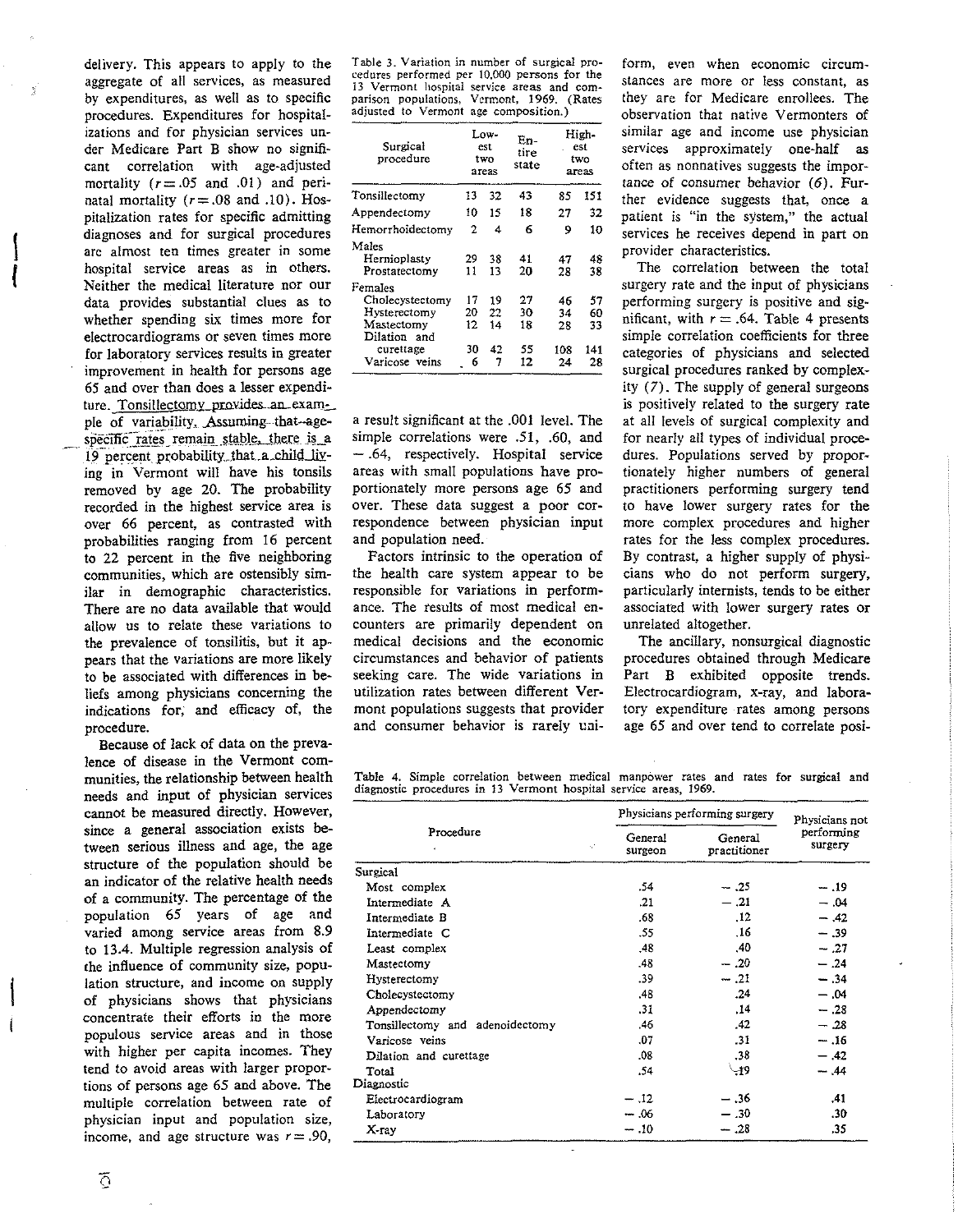tively with the supply of internists and other physicians who do not perform surgery and to be unrelated to the supply of surgeons. All three kinds of procedures were positively related to the input of hospital beds and non. surgeons, the multiple correlations being  $r = .69$  for x-rays, .67 for electrocardiograms, and .82 for laboratory procedures.

Servi

Variations in the health care experience of different Vermont populations may be explained more by behavioral and distributional differences than by differences in illness patterns. We are, of course, unable to state which utiliza~ tion rates are "normal" or which input rate represents a better allocation of resources. For example, for a given kind of surgery or diagnostic technique, it is not clear which rate indicates that medically unnecessary procedures are *being* performed or that not enough is being done. An important reason for uncertainty is that .few prospective studies under controlled circumstances have been performed. Because the outcome of one type of service compared to another (or to none at all) is often not known, the variation in therapeutic and diagnostic procedures observed among different Vermont communities cannot be strictly evaluated (8). However, given the magnitude of these variations, the possibility of too much medical care and the attendant likelihood of iatrogenic illness is presumably as strong as the possibility of not enough service and unattended morbidity and mortality.

While interpretation of variations in utilization poses rather than answers questions concerning effectiveness, the data provide prima facie evidence of inequality in the input of resources. Variations in expenditure, sustained in large part through third-party payment mechanisms, pose questions of equity, since the price of insurance is not adjusted to reflect these differences. Under Medicare Part B, the enrollee and the federal treasury each' contribute \$68 annually (1972). The lowest per capita reimbursement in the B areas of Vermont is \$54, 20 percent less than the average amount contributed by the enrollee. In contrast, the highest reimbursement in the state was \$164 per capita, representing a benefit recovery that exceeded combined patient and federal contributions by more than 20 percent. A similar situation obtains for private medical and hospital insurance. Under Blue Cross-Blue Shield, premiums are established on a Vermont- and

Table 5. Population-based indicators of bed input and patient days, compared to bed need as determined by Hill-Burton planning formula (Vermont service areas, ranked by 1969 bed input rates).

| Hospital<br>service<br>areas* | Bed<br>input<br>(per<br>1000<br>persons) | Patient<br>davs<br>(per<br>1000<br>persons) | . Percent<br>increase<br>in bed<br>need |
|-------------------------------|------------------------------------------|---------------------------------------------|-----------------------------------------|
| 1                             | 5.9                                      | 1495                                        | 44                                      |
| 2                             | 4.4                                      | 1361                                        | 5                                       |
| 3                             | 4.3                                      | 1027                                        | 22                                      |
| 4                             | 4.0                                      | 1292                                        | 27                                      |
| 5                             | 3.7                                      | 1174                                        | 18                                      |
| 6                             | 3.7                                      | 1132                                        | 8                                       |
| 7                             | 3.6                                      | 1077                                        | 6                                       |
| 8                             | 3.4                                      | 1015                                        | 2                                       |

\* Contains only hospital service areas that are coterminous with Mill-Burton areas.

New Hampshire-wide "communitv rating" basis, with residents of low expenditure areas paying similar amounts for similar levels of coverage as residents of high expenditure areas.

#### Price Commission and

#### HiIl·Burton Decisions

A review of the decisions of the Hill-Burtori and Price Commission agencies in Vermont reveals the difficulties of public regulation without the benefit of information about variations in per capita facility and manpower input, expenditures and service utilization. The information available to these agencies is based on indicators that do not describe the experience of the population receiving services from the regulated health care organizations. They cannot take into account the effect of their decision on lateral transfer of income nor appraise the value of increasing the rate of delivery of ser· vices.

The planning method used by the Hill-Burton agency in Vermont is similar to that used in most states. The formula for estimating hospital bed need is based on manifest demand, as measured by hospital patient days (without reference to the population), and an average daily patient census equal to 80 percent of a hospital's total beds. Population coverage enters the formula only through projected growtb. No account is taken of admissions of area residents to other hospitals or of services delivered to nonresident patients (which in area 12, for example, comprise over one-third of all admissions). The single underlying premise is that demand, in terms of the total number of days a hospital bed is used, consti~ tutes need.

Application of the HilI-Burton technique is illustrated by the recommendations for more hospital beds in the state contained in the 1971 Vermont State Plan (9) (Table 5). The recommended increase bore little relation to existing bed input and service utilization. The greatest increment (44 percent) was assigned to a hospital with a bed rate of 5.9 and a patient day rate of 1495, botb the higbest in all 13 areas. The lowest increment (2 percent) was assigned to a hospital with a bed rate of 3.4 and a patient day rate of 1015, both the lowest in all 13 areas. The second highest increase (27 percent) was assigned to a hospital of intermediate service utilization and bed rates, but with an average daily census approaching 100 percent and a mean length of stay exceeding the state average by 22 percent.

Since 1969, three hospitals in Vermont have undertaken construction projects financed under the Hill-Burton program. Assuming that the geographic distribution of patients using these facilities remains the same, the increased number of beds in two of the hospitals will move the bed input rates in these service areas to the second and third highest positions in the state. Examination of subsequent years' data will be required to ascertain whether the increase in bed input is associated with increase in service utilization or a general drop in average daily census.

The Federal Price Commission's control of expenditures on hospitals is indirect, since it is concerned with limiting increases in prices of routine, daily hospital services and of ancillary services, including x-ray and laboratory procedures. Decisions are based on unit pricing structure and other institutional contingencies and do not take volume of services into consideration. Since the expenditure rate for a community represents the combined effects of volume and unit price, both factors must be considered. For hospital expenditures, the per capita rate may be expressed as a function of the patient day rate and the average cost per patient day. Over the 13 service areas, volume and the weighted average cost per day each accounted for nearly 40 percent of the variation in per capita hospital expendi. tures, with the rest attributed to differ· ences in the amounts of ancillary services. The implication is that the two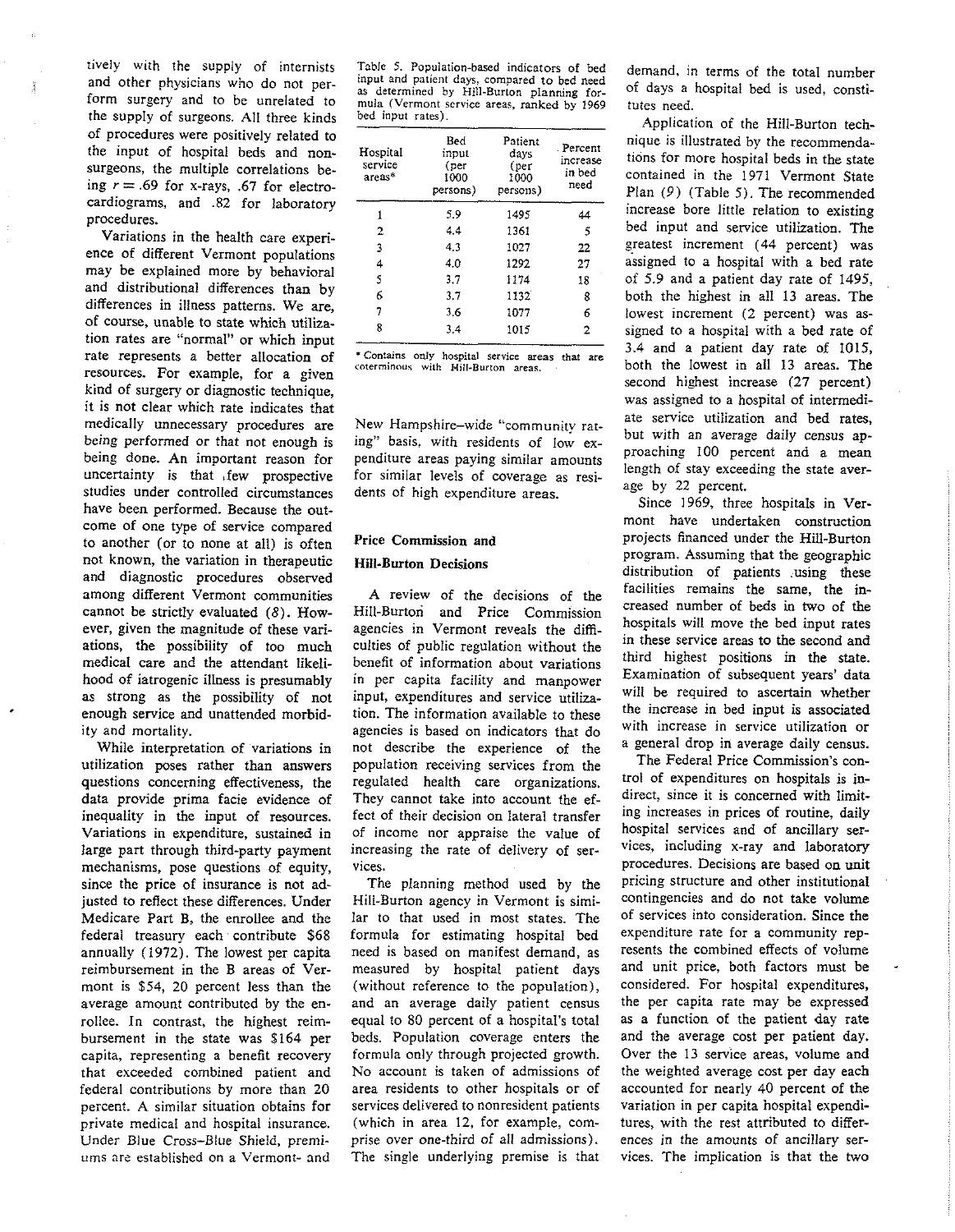factors are of about equal importance in the determination of expenditures.

Since the inception of phase II Price Commission guidelines limiting annual increases in unit service price to under 6 percent, three Vermont hospitals have initiated requests for exceptions. The first was withdrawn voluntarily before a public hearing was held, the second was denied, and the third was ap~ proved. The hospital receiving the exception was the principal institution serving an area that ranked first in the state in hospital manpower input rate and first in patient day rate. While the average patient day charges were relatively low, the high admission rate resulted in a per capita expenditure rate that ranked second highest in the state.

Both the Hill-Burton and the Price Commission decisions have served to *increase* variations in health care in Vermont. The decisions of the Price Commission to award a selective exception to a Vermont area with high hospital manpower use and expenditure rates will probably increase the disparities among areas and increase horizontal transfer of income. The building of additional facilities in high utilization areas presumably will lead to increased utilization. Both decisions probably will result in the delivery of additional health services without evi· dence that additional health services are of specific value for the receiving population.

For the Medicare and Medicaid populations, PSRO's are assigned broad responsibility for establishing the medical necessity of current health care pat~ terns within their particular regions. This responsibility suggests that PSRO's are the appropriate agency to come to grips with the meaning of variations in population-based utilization rates among different medical care markets. However, rational inquiry into the meaning of variations in probability of surgical removal of organs, diagnostic proce~ dures, hospital admission case mix, and so forth, will often require formal test~ ing of an hypothesis concerning the relations between health care and outcome. This is a long-range proposition and requires a high level of organization and technical attainment, which will not be easily developed. However, specifically in those instances where public decisions precede the implementation of new health care technology (for example, the installation of coronary intensive care units), it seems reasonable to tie implementation to the

willingness of PSRO's to develop explicit clinical standards and perform prospective evaluations of the effect of the technology on medical outcome. This strategy could convert the essentially uncontrolled experiments in health care delivery that characterize the majority of health care efforts to a situation in which both the profession and the public can reach some certainty concerning the value of the investment.

Short of engaging in extensive evaluation of alternative levels of service, PSRO's could provide a valuable service by reviewing medical necessity through more routine methods of peer review. Population-based indicators of resource input, utilization, and mortality are particularly useful in identifying communities whose health care experience deviates from regional averages. These profiles can aid in the selection of areas for further review, when the likelihood is high that medically unnecessary care is being delivered. Further, continuous monitoring of these communities will identify the successes and failures of PSRO's in dealing with performance that departs from regional norms.

#### **Summary and Conclusions**

Health information about total populations is a prerequisite for sound decision-making and planning in the health care field. Experience with a population-based health data system in Vermont reveals that there are wide variations in resource input, utilization of services, and expenditures among neighboring communities. Results show prima facie inequalities in the input of resources that are associated with income transfer from areas of lower expenditure to areas of higher expendi~ ture. Variations in utilization indicate that there is considerable uncertainty about the effectiveness of different levels of aggregate, as well as specific kinds of, health services.

Informed choices in the public regu~ lation of the health care sector require knowledge of the relation between medical care systems and the population groups being served, and they should take into account the effect of regulation on equality and effectiveness. When population~based data on small areas are available, decisions to expand hospitals, currently based on institu~ tional pressures, can take into account a community's regional ranking in regard to bed input and utilization rates.

Proposals by hospitals for unit price increases and the regulation of the actuarial rate of insurance programs can be evaluated in terms of per capita expenditures and income transfer between geographically defined populations. The PSRO's can evaluate the wide variations in level of services among residents of different communities. Coordinated exercise of the aUthority vested in these regulatory programs may lead to explicit strategies to deal directly with inequality and uncertainty concerning the effectiveness of health care delivery. Population~based health information systems, because they can provide information on the performance of health care systems and regulatory agencies, are an important step in the development of rational public policy for health.

#### References and Notes

- I. For example, see 1. P. Bunker, N. Eng!. J. *Med.* 282, 135 (1970), A. M. Burgess, Jr., T. Cotton, O. L. Peterson, *ibid.* 273, 533<br>(1965); C. E. Lewis, *ibid.* 281, 880 (1969);<br>L. S. Reed and W. Carr, Soc. Sec. Bull. 31,<br>12 (1968); S. Shapiro, L. Weiner, P. M.<br>Densen, Amer. J. Public Health 48, 170<br>(1958): D *Reimbursement by County and State;* Medi~ *care 1970* (Government Printing Office, Washington, D.C., 1972).
- 2. Each data set has been modified into <sup>a</sup> standard format and code system for in~ dividual physicians, diagnoses, and other key variables. Since 1969, hospital discharge abstracts have been collected for all patients discharged from the 18 shortterm. voluntary hospitals in the state and<br>for Vermont residents discharged from refer-Vermont residents discharged from referral hospitals in New Hampshire and New<br>York. Patient information from hospitals<br>participating in the Professional Activities<br>Study (PAS) was obtained from the Commission on Professional and Hospital Activities, Arbor. Michigan. Four smaller, nonrarticipating hospitals were surveyed directly by the staff. Although hospitalization of Vermonters outside these areas has not been recorded. the resultant underreporting is estimated to be less than 3 percent for all classes of admission. Nursing home admis~ sion files and home health agency files have been obtained through staff surveys of each institution and agency in the state. Medicare Part B information has been obtained from the third-party carrier responsible for re-<br>imbursement. Problems of data accuracy are bound to arise in multi-institutional studies. Despite extensive consistency checks made by PAS and by the staff. the reliability of certain items of information is primarily dependent upon the initiators of the record form. This applies particularly to diagnosis<br>and cause of death, where the criteria are<br>unspecified and the extent of diagnostic workup highly variable. Simple facts such as sex. age. dates. place, and procedures appear to be recorded with a reasonable degree of<br>accuracy, based on independent reabstracting of samples of records from several institulions. An age·specific rate relates to the events in the ropulation within a particular age category. An age-adjusted tate is the weighted average of age-specific rates within <sup>a</sup> given group. It is designed to account for differences in age structure among populations and to permit direct comparisons be~ tween areas and groups. In this article. the weights are the proportions of persons in<br>each 5-year age group in the entire state. sideration are highly age-dependent, we have used age-adjusted rates whcnever the relevant data were available to us.